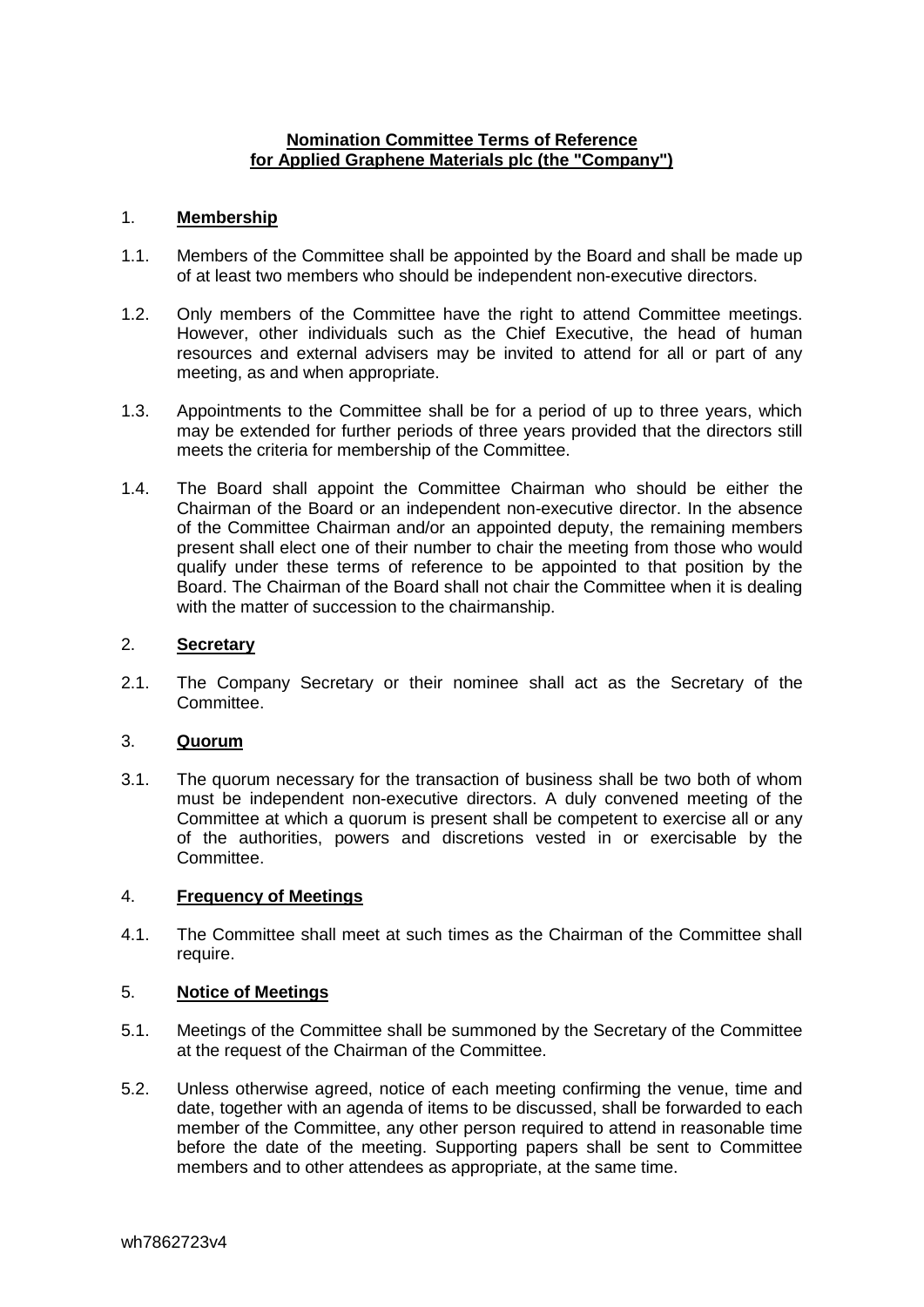### 6. **Minutes of Meetings**

- 6.1. The Secretary shall minute the proceedings and resolutions of all Committee meetings, including the names of those present and in attendance.
- 6.2. Draft minutes of Committee meetings shall be circulated promptly to all members of the Committee and, once agreed, to all other members of the Board, unless a conflict of interest exists.

### 7. **Voting arrangements**

- 7.1. Each member of the Committee shall have one vote which may be cast on matters considered at the meeting. Votes can only be cast by members attending a meeting of the Committee.
- 7.2. If a matter that is considered by the Committee is one where a member of the Committee, either directly or indirectly has a personal interest, that member shall not be permitted to vote at the meeting.
- 7.3. Save where he has a personal interest, the Chairman of the Committee will have a casting vote.

#### 8. **Annual General Meeting**

8.1. The Chairman of the Committee shall attend the Annual General Meeting prepared to respond to any shareholder questions on the Committee's activities.

#### 9. **Duties**

- 9.1. The Committee should carry out the duties below for the Company and all its group companies, as appropriate.
- 9.2. The Committee shall:
	- 9.2.1. regularly review the structure, size and composition (including the skills, knowledge, experience and diversity) of the Board compared to its current position and make recommendations to the Board with regard to any changes;
	- 9.2.2. give full consideration to succession planning for directors and other senior executives in the course of its work, taking into account the challenges and opportunities facing the company, and the skills and expertise that are needed on the Board in the future;
	- 9.2.3. be responsible for identifying and nominating for the approval of the Board, candidates to fill Board vacancies as and when they arise;
	- 9.2.4. before any appointment is made by the Board, evaluate the balance of skills, knowledge, independence, experience and diversity on the Board, and, in the light of this evaluation prepare a description of the role and capabilities required for a particular appointment. In identifying suitable candidates the Committee shall:
		- 9.2.4.1. consider the use of open advertising or the services of external advisers to facilitate the search;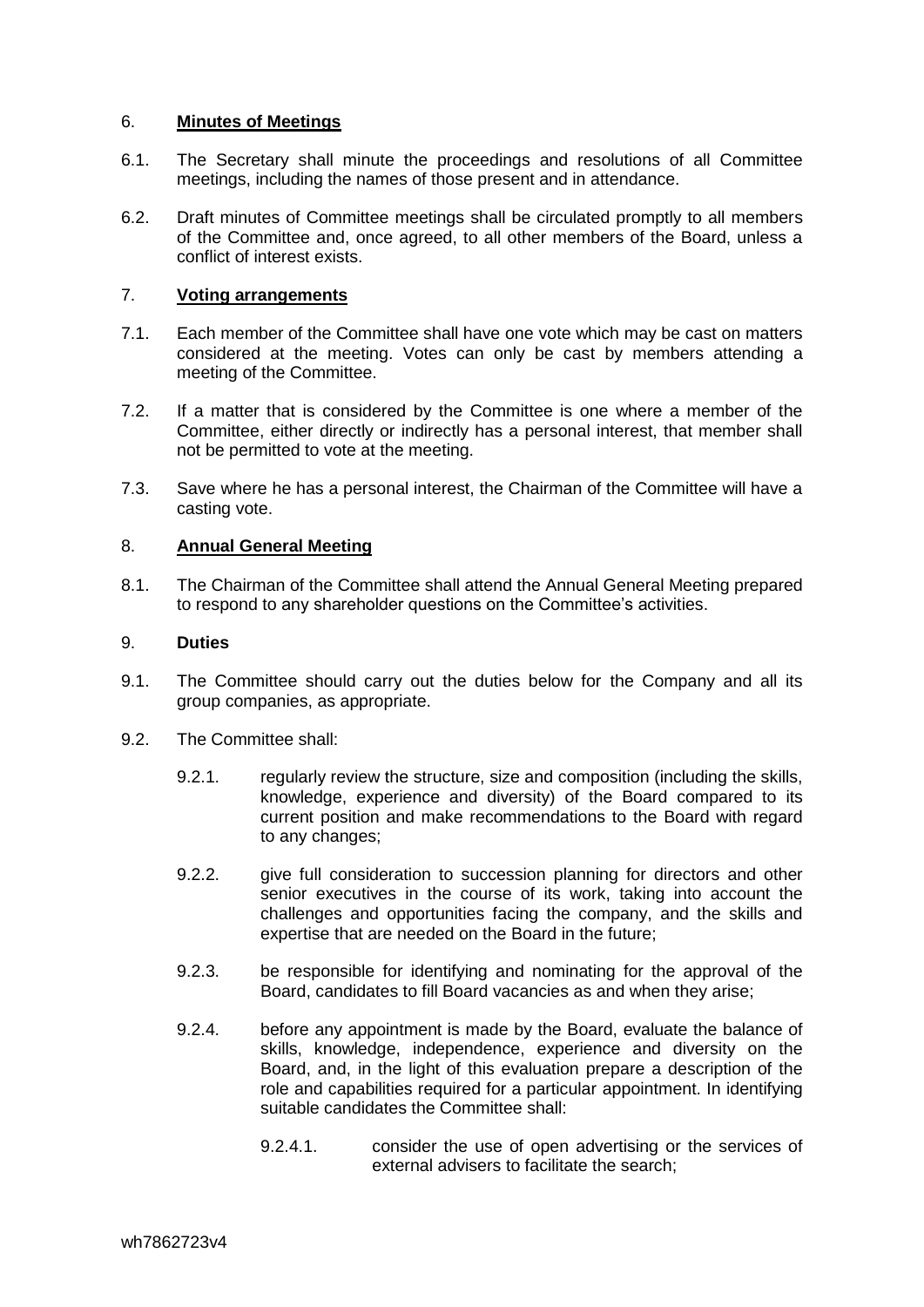- 9.2.4.2. consider candidates from a wide range of backgrounds and look beyond the "usual suspects"; and
- 9.2.4.3. consider candidates on merit and against objective criteria and with due regard for the benefits of diversity on the Board, including gender, taking care that appointees have enough time available to devote to the position;
- 9.2.5. for the appointment of a chairman and any non-executive director, the committee should prepare a job specification, including an assessment of the time commitment expected recognising the need for availability in the event of crises. A proposed chairman and/or non-executive director's other significant commitments should be disclosed to the Board before appointment and any changes to such director's commitments should be reported to the Board as they arise and included in the next annual report;
- 9.2.6. prior to the appointment of a director, the proposed appointee should be required to disclose any other business interests that may result in a conflict of interest and be required to report any future business interests that could result in a conflict of interest;
- 9.2.7. keep under review the leadership needs of the organisation, both executive and non-executive, with a view to ensuring the continued ability of the organisation to compete effectively in the marketplace;
- 9.2.8. keep up to date and fully informed about strategic issues and commercial changes affecting the company and the market in which it operates;
- 9.2.9. review the results of the Board performance evaluation process that relate to the composition of the Board;
- 9.2.10. review annually the time required from non-executive directors. (The Board should not agree to a full time executive director taking on more than one non-executive directorship in a FTSE 100 company nor the chairmanship of such a company). Performance evaluation should be used to assess whether the non-executive directors are spending enough time to fulfil their duties; and
- 9.2.11. ensure that on appointment to the Board, non-executive directors receive a formal letter of appointment setting out clearly what is expected of them in terms of time commitment, committee service and involvement outside Board meetings.
- 9.3. The Committee shall also make recommendations to the Board concerning:
	- 9.3.1. formulating plans for succession for both executive and non-executive directors and in particular for the key roles of Chairman and Chief Executive;
	- 9.3.2. suitable candidates for the role of senior independent director;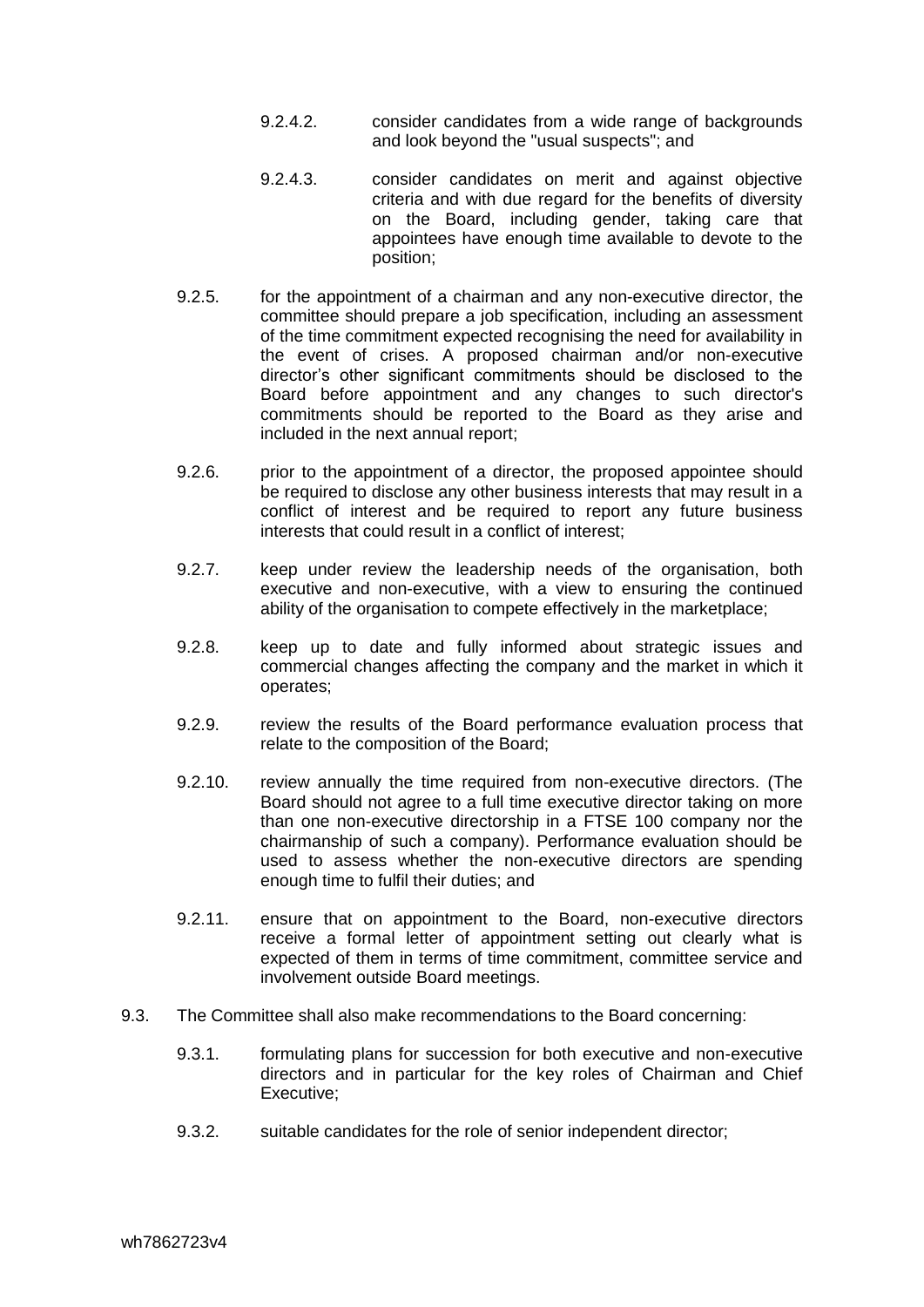- 9.3.3. membership of the Audit and Remuneration Committees and any other Board committees as appropriate, in consultation with the chairmen of those committees;
- 9.3.4. the re-appointment of any non-executive director at the conclusion of their specified term of office having given due regard to their performance and ability to continue to contribute to the Board in the light of the knowledge, skills and experience required. Any term beyond six years for a non-executive director should be subject to a particularly rigorous review, and should take into account the need for progressive refreshing of the Board;
- 9.3.5. the re-election by shareholders of any director under the 'retirement by rotation' provisions in the company's articles of association having due regard to their performance and ability to continue to contribute to the Board in the light of the knowledge, skills and experience required and the need for progressive refreshing of the Board;
- 9.3.6. any matters relating to the continuation in office of any director at any time including the suspension or termination of service of an executive director as an employee of the company subject to the provisions of the law and their service contract; and
- 9.3.7. the appointment of any director to executive or other office other than to the positions of Chairman and Chief Executive, the recommendation for which would be considered at a meeting of the full Board.

## 10. **Reporting Responsibilities**

- 10.1. The Committee Chairman shall report formally to the Board on its proceedings after each meeting on all matters within its duties and responsibilities.
- 10.2. The Committee shall make whatever recommendations to the Board it deems appropriate on any area within its remit where action or improvement is needed.
- 10.3. The Committee shall produce a report to be included in the Company's annual report about its activities, the process used to make appointments and explain if neither an external search consultancy nor open advertising has been used in the appointment of a chairman or a non-executive director.

### 11. **Other**

- 11.1. The Committee shall
	- 11.1.1. have access to sufficient resources in order to carry out its duties, including access to the company secretariat for assistance as required;
	- 11.1.2. be provided with appropriate and timely training, both in the form of an induction programme for new members and on an ongoing basis for all members;
	- 11.1.3. give due consideration to laws and regulations, the provisions of the UK Corporate Governance Code and the requirements of the UK Listing Authority's Listing, Prospectus and Disclosure and Transparency Rules and any other applicable Rules, as appropriate;